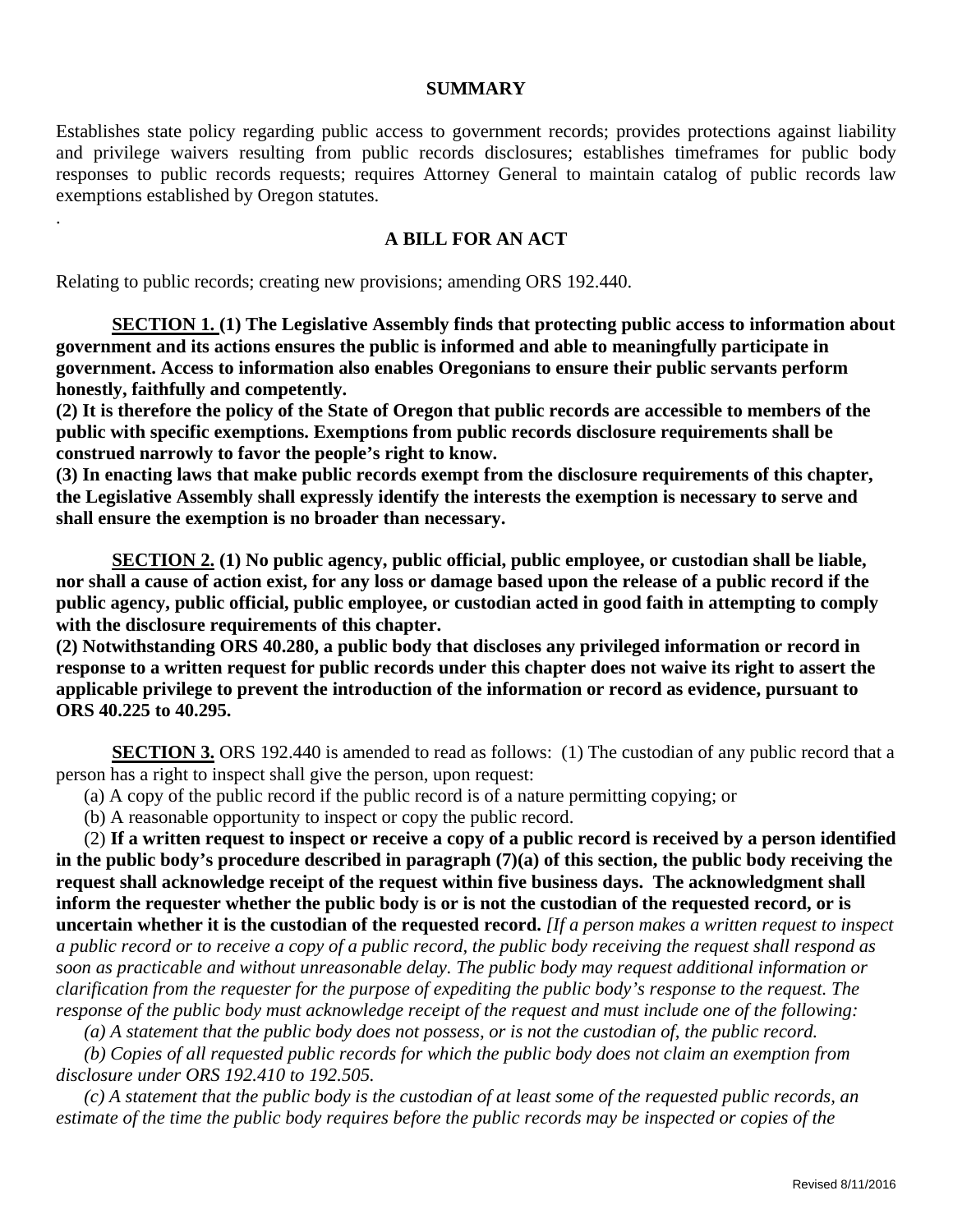*records will be provided and an estimate of the fees that the requester must pay under subsection (4) of this section as a condition of receiving the public records.*

 *(d) A statement that the public body is the custodian of at least some of the requested public records and that an estimate of the time and fees for disclosure of the public records will be provided by the public body within a reasonable time.*

 *(e) A statement that the public body is uncertain whether the public body possesses the public record and that the public body will search for the record and make an appropriate response as soon as practicable.*

 *(f) A statement that state or federal law prohibits the public body from acknowledging whether the record exists or that acknowledging whether the record exists would result in the loss of federal benefits or other sanction. A statement under this paragraph must include a citation to the state or federal law relied upon by the public body.]*

 (3) If the public record is maintained in a machine readable or electronic form, the custodian shall provide a copy of the public record in the form requested, if available. If the public record is not available in the form requested, the custodian shall make the public record available in the form in which the custodian maintains the public record.

 (4)(a) The public body may establish fees reasonably calculated to reimburse the public body for the public body's actual cost of making public records available, including costs for summarizing, compiling or tailoring the public records, either in organization or media, to meet the person's request.

 (b) The public body may include in a fee established under paragraph (a) of this subsection the cost of time spent by an attorney for the public body in reviewing the public records, redacting material from the public records or segregating the public records into exempt and nonexempt records. The public body may not include in a fee established under paragraph (a) of this subsection the cost of time spent by an attorney for the public body in determining the application of the provisions of ORS 192.410 to 192.505.

 (c) The public body may not establish a fee greater than \$25 under this section unless the public body first provides the requestor with a written notification of the estimated amount of the fee and the requestor confirms that the requestor wants the public body to proceed with making the public record available.

 (d) Notwithstanding paragraphs (a) to (c) of this subsection, when the public records are those filed with the Secretary of State under ORS chapter 79 or ORS 80.100 to 80.130, the fees for furnishing copies, summaries or compilations of the public records are those established by the Secretary of State by rule, under ORS chapter 79 or ORS 80.100 to 80.130.

 (5) The custodian of any public record may furnish copies without charge or at a substantially reduced fee if the custodian determines that the waiver or reduction of fees is in the public interest because making the record available primarily benefits the general public.

 (6) A person who believes that there has been an unreasonable denial of a fee waiver or fee reduction may petition the Attorney General or the district attorney in the same manner as a person petitions when inspection of a public record is denied under ORS 192.410 to 192.505. The Attorney General, the district attorney and the court have the same authority in instances when a fee waiver or reduction is denied as it has when inspection of a public record is denied.

 (7) A public body shall make available to the public a written procedure for making public record requests that includes:

(a) The name of one or more persons to whom public record requests may be sent, with addresses; and

 (b) The amounts of and the manner of calculating fees that the public body charges for responding to requests for public records.

 (8) This section does not apply to signatures of individuals submitted under ORS chapter 247 for purposes of registering to vote as provided in ORS 247.973.

**SECTION 5. (1) A public body must complete its response to any written request received by a person identified in the public body's procedure described in ORS 192.440(7)(a) as soon as practicable and without unreasonable delay.**

**(2) For purposes of this section, a public body's response to a public records request is complete when the public body:**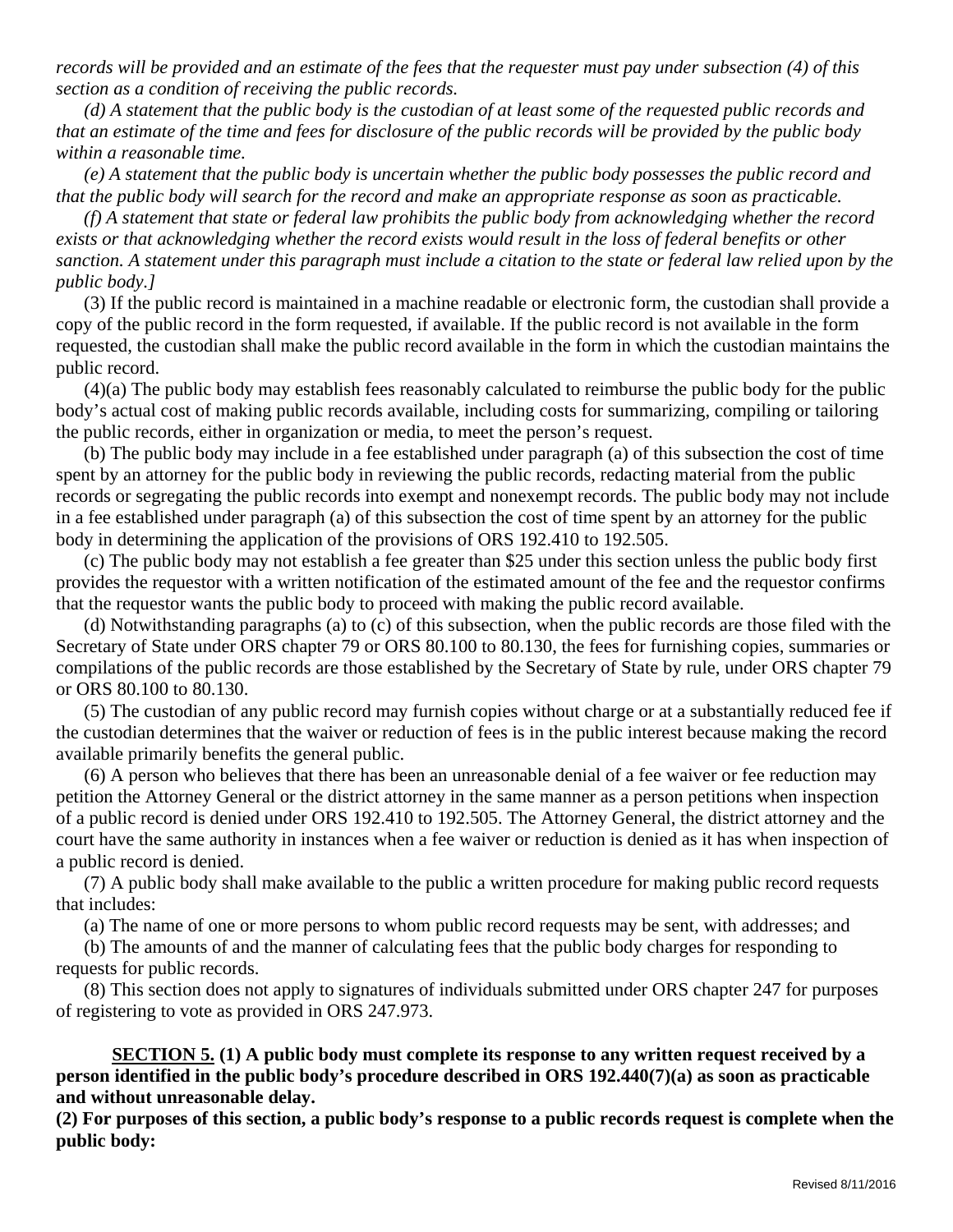**(a) Provides access to or copies of all requested public records within the possession or custody of the public body that the public body does not assert are exempt from public disclosure, or explains where they are already publicly available;**

**(b) Asserts any exemptions from disclosure under ORS 192.501 or 192.502 that the public body believes apply to any requested records or information, and, if the public body cites ORS 192.502(8) or (9), identifies the state or federal law that the public body relies on;** 

**(c) Provides redacted copies of any records containing both exempt and nonexempt information as required by ORS 192.505;**

**(d) To the extent that the public body does not have records responsive to a request, provides a written statement to that effect;**

**(e) To the extent that state or federal law prohibits the public body from acknowledging whether any requested record exists, or that acknowledging whether a requested record exists would result in the loss of federal benefits or other sanction, provides a written statement to that effect, citing the state or federal law relied upon by the public body, unless such a written statement would itself violate state or federal law; and**

**(f) If the public body is asserting any exemption from disclosure, advises the requester of the appropriate procedure under this chapter for the review of that assertion.**

**(3) If a public body has informed a requester of the fee permitted under ORS 192.440(4), a public body's obligation to further complete its response to the request is suspended until the requester has paid the fee, the fee has been waived by the public body pursuant to ORS 192.440(5), or the fee has been ordered waived.**

**(4) Prior to completing its response, a public body may request additional information or clarification from the requester for the purpose of expediting the public body's response to the request. If a public body has requested such information or clarification in good faith, a public body's obligation to further complete its response to the request is suspended until the requester provides the requested information or clarification or declined to do so.**

**(5) Within 10 business days of receipt of a written request by a person identified in the public body's procedure required by ORS 192.440(7)(a), a public body must:**

**(a) Complete its response to the request for public records; or**

**(b) Provide a written statement that the public body is still processing the request, along with a reasonable estimated date when the public body expects to complete its response based on the information currently available.**

**(6) Compliance with the specific time periods established in ORS 192.440(1) and subsection (5) of this section is not required in circumstances where compliance is not reasonably possible.**

**(7)(a) The time periods established in ORS 192.440(2) and subsection (5) of this section:**

**(A) In the case of a community college district, community college service district or public university in this state, do not apply for periods that students of a school of the respective district or university are not attending class;**

**(B) In the case of a school district or education service district, do not begin during periods that a majority of students of the district are on break for five or more consecutive days; and**

**(C) Do not apply to any public body that does not have at least one full-time equivalent employee who reports to work during the week the request is received or during the week following the week the request is received.**

**SECTION 6. (1) The Attorney General shall maintain and regularly update a catalog of exemptions from the disclosure requirements of this chapter that are established by Oregon statute. The catalog shall be as comprehensive as reasonably possible and shall be freely available to the public in electronic format that facilitates sorting and searching the catalog.**

**(2) The catalog required by subsection (1) of this section shall include:**

**(a) The citation to any Oregon statute creating an exemption from the public disclosure requirements of this chapter;**